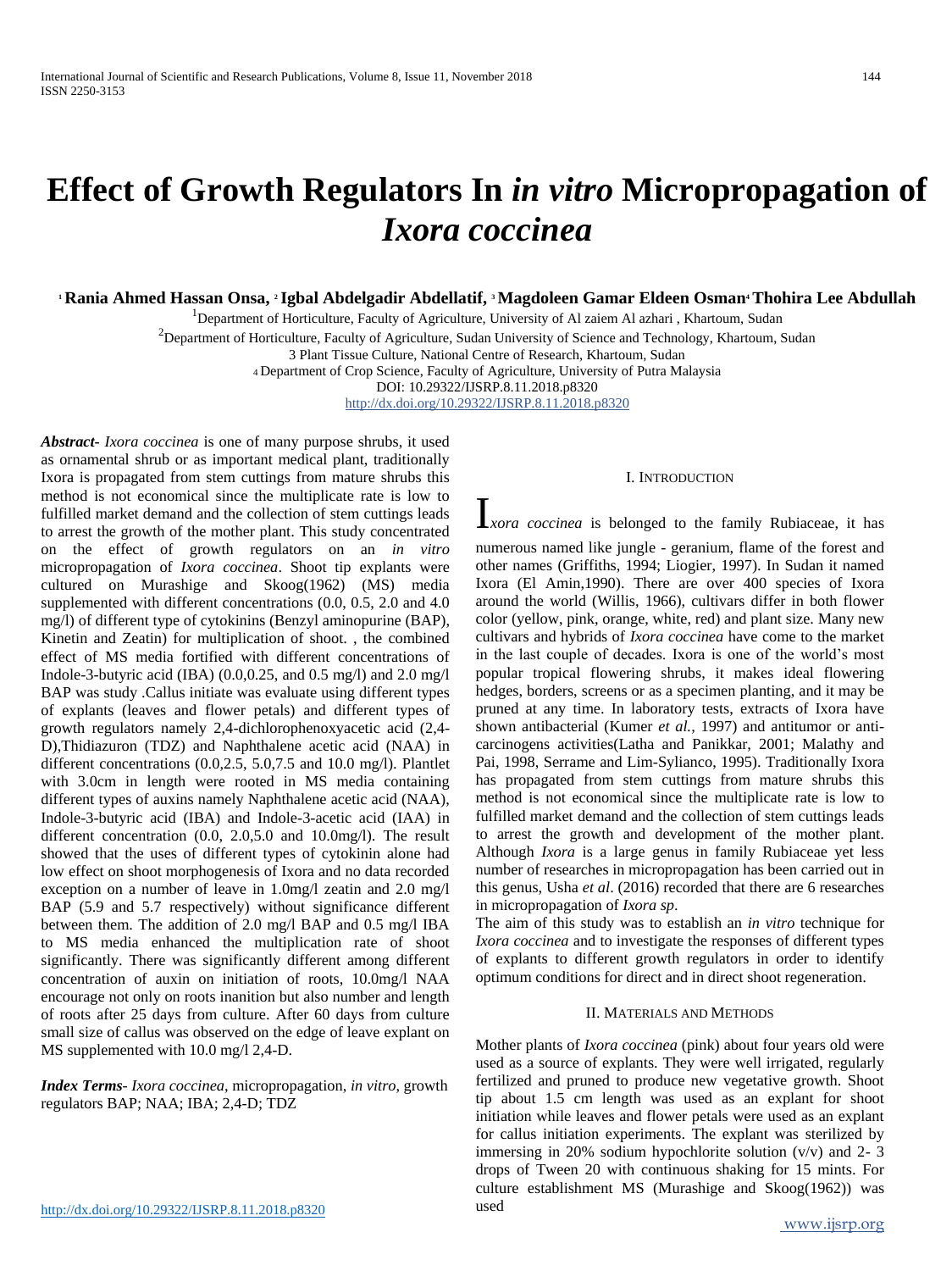and incubation room temperature was adjusted to  $25^{\circ}C \pm 2$  under light intensity of 1000 lux using white fluorescent lamb.

The sterile shoot tip explants were cultured on MS media supplemented with different concentrations (0.0, 0.5, 2.0 and 4.0 mg/l) of each type of cytokinins (BAP, Kinetin and Zeatin) to evaluate their effect on shoot morphogenesis. Another experiment was conducted to evaluate the combined effect of MS media fortified with different concentrations of IBA (0.0,0.25, and 0.5 mg/l) and 2.0 mg/l BAP. Number of leaves, number of shoots, length of shoots and number of nodes were measured after 8 weeks as growth parameters.

To initiate callus induction different concentrations (0.0, 2.5,5.0, 7.5 and 10.0mg/l) of 2,4-D, TDZ and NAA were tested, using two different types of explant (leaves and flower petals). Callus color, size, and texture were measured after 8 weeks from culture to evaluate callus initiation.

Plantlets proximately 3.0 cm length with 6 leaves were transferred to MS media supplemented with different concentrations (0.0, 2.0, 5.0, and 10.0 mg/l) of IBA, NAA and IAA to evaluate their effect on root formation. Rooting percentages, number of roots, length of roots was measured after 30 days from culture and data were recorded.

Experiments were arranged in completely randomized design with five replications. Recorded data were analyzed using a Statistic Analysis System software program (SAS) using analysis of variance (ANOVA).Treatments mean comparisons of data were performed using Duncan Multiple Range Test (DMRT) at a 5% probability.

#### III. RESULT AND DISCUSSION

The effect of adding different types of cytokinins to MS culture media appeared only on initiation of leaves on shoot tip of *Ixora coccinea* after 8 weeks from culture. The best result obtained on 1.0 mg/l Zeatin (5.9 leaves) followed by 2.0 mg/l BAP (5.7 leaves) treatments without significant difference between them, but both of which has a significant difference from others treatments. Table (1). This result was confirmed by Lakshmanan (1997) who reported that 2.0 and 2.5 mg/l BAP in culture media had an effect on shoot tips explant of *Ixora coccinea* that by continued to grow as a single shoot and did not branch even after 3 months. A similar observation was achieved also by Khan (2004) in *Ixora chinensis.*

The effect of different concentrations of IBA (0.1, 0.25, 0.5 mg /l) combined with 2.0 mg/ l BAP on Ixora coccinea direct shoot regeneration was highly significance (Table 2). 2.0 mg/l BAP combined with 0.5 mg/l IBA gave the highest number of all measured parameters, 0.5mg/l and 0.1 mg/l with 2.0mg/l BAP gave a comparable number of leave, shoot and nod which was significantly higher than all other treatments(Plate:1). This result emphasizes the previous finding that the high concentration of cytokinin and low concentration of auxins promote vegetative growth (George et al.,2008).This also in agreement with Lakshmanan et.al.(1997) who found that 2.5 mg/l BAP with 0.25 mg/l IAA gave the best result on shoot multiplication of *Ixora coccinea*, and also in the same line with Amin (2002) who found that 100% of *lxora fulgens* explant proliferation on media containing 0.5mg/l BAP and 0.1mg/l NAA while in same concentration of BAP but with IBA instead of NAA 60% of shoot tip explant grown normally and healthy.

Different types and concentrations of auxins showed a significant effect on rooting of plantlet.100% of rooting occurred on 10.0 mg/l NAA followed by 80% on 5.0 mg/l NNA and 5.0 mg/l IBA. Other treatments including all concentrations of IAA did not initiate rooting in plantlet. 10.0 mg/l NAA gave the best result

regarding the number and length of roots among all treatments (6.6, 6.1cm). (Table3) and(Plate:2).This result agreed with Lakshmanan (1997) who found that 10.0 mg/l NAA and IBA gave 100% and 60 % of roots initiation respectively. Amin (2002 ) founded that 0.2 mg/l IBA was effectively more than other auxin and 100% rooting percentage happened in IBA and NAA on *Ixora fulgens* plantlets.

For callus initiation, *Ixora coccinea* sterile leaves or flower petals explant showed little to respond to different concentrations (0.0, 2.5, 5.0 ,7.5 and 10.0 mg/l) of 2,4-D, TDZ and NAA. After 60 days ,7.5 mg/l and 10.0 mg/l 2,4-D initiated callus on the edge of the leaves explant and the size of the callus about 5mm2 on 10.0 mg/l 2,4-D. Morphological feature evaluation revealed that callus color was off-white to pale yellow with friable texture. Plat (1). In the case of flowers petals, there was no response to the above treatments and it remained normal and healthy for more than 3 months Plate(2). This result dis-agreed with Noreen, (2001) who found 80% callus formation with maximum fresh weight (1.16 g) in *Ixora chinensis* leave explant cultured in MS fortified with 3.0mg/l 2,4 -D , after 8 days from culture in contrast with 60 days in this studied in the same study 2.0 mg/l of 2,4-D, yielded 73% callus formation with 0.35g fresh weight on 15 days from culturing and the lowest callus (5%) was observed at control. In this study, the less response of *Ixora coccinea* to initiate callus might be due to low endogenous hormone level.

### IV. CONCLUSION

To obtain well rooted *Ixora coccinea* explant drive from shoot tips microprpagated plantlet under greenhouse condition it can culture on MS media supplemented by 2.0mg/l BAP combine with 0.5mg/l IBA.Added 10.0 mg/l NA to MS culture media promoted roots induction, number and length of roots.

## **REFERENCES**

[1] Amin, M.N.; Ahmed. S, Alam.M. R and Azad.M.A.K .2002. In vitro rapid clonal propagation of an ornamental plant *Ixora fulgens*. Journal of biological sciences 2:(7)485-488

[2] El Amin, H.M.1990. Trees and shrubs of Sudan. Food and Agricultural Organization (FAO).

[3] George, E. F., Hall. M.A. and De Klerk, G.,2008. Plant Propagation by Tissue Culture. Published by Springer, 3ed Edition.

[4] Griffiths, M. 1994. Index of garden plants. Timber Press, Portland, OR. 1,234 p.

[5] Khan, S. Iftikhar, M. Saeed, B. 2004.An economical and efficient method for mass propagation of *Ixora coccinea* Pak. J. Bot., 36(4): 751-756.

[6] Kumar, T.K. Rajini, C.E., Sasidharan, V.K., and Kumar, T. Krishna. 1997. The antibacterial and antifungal activity of secondary metabolites from some medicinal and other common plant species. Journal of Life Science 2: 14-19.

[7] Lakshmanan, P., Lee, C.L. and Goh, C.J. 1997.An efficient *in vitro* method for mass propagation of a woody ornamental *Ixora coccinea*. Plant Cell Rep., 16: 572-577.

[8] Latha, P.G., Panikkar, K.R. 2001.Chemoprotective effect of *Ixora coccinea* L. flowers on cisplatin-induced toxicity in mice. Phytother Res., 15: 364-366.

[9] Liogier, H. A. 1997. Descriptive flora of Puerto Rico and adjacent islands. Editorial de la Universidad de Puerto Rico, San Juan, Vol. 5. PR. 436 p

[10] Malathy, S. and Pai, J.S. 1998.Micropropogation of *Ixora singaporensis* (Linn) - An ornamental shrub. Curr. Sci., 75 (6): 545-547.

[11] Murashige, T. and F. Skoog, 1962. A revised medium for rapid growth and bioassays with tobacco tissue culture. Physiol. Plant., 15: 473–97.

[12] Noreen, Rabia, Khan, M. Aslam, Jaskani, M. Jafar and Hussain, Nazir. 2001.Callogenesis and Embryogenesis from Leaf Disks of *Ixora chinensis.* International journal of agriculture and biology.

[13] Serrame, E. and C.Y. Lim-Sylianco. 1995. Antitumor-promoting activity of decoctions and expressed juices from Philippine medicinal plants. Philippine Journal of Science 124(3): 275-281.

[14] Usha. M. Reginald, A. and Immanuel. G. 2016. Ixora L- An overview. European Journal of Pharmaceutical and Medical Research, 3(2), 146-154

[15] Willis .J.C. 1966. A dictionary of the flowering plants and ferns. 7ed, revised by Airy Shaw HK. London: Cambridge University Press.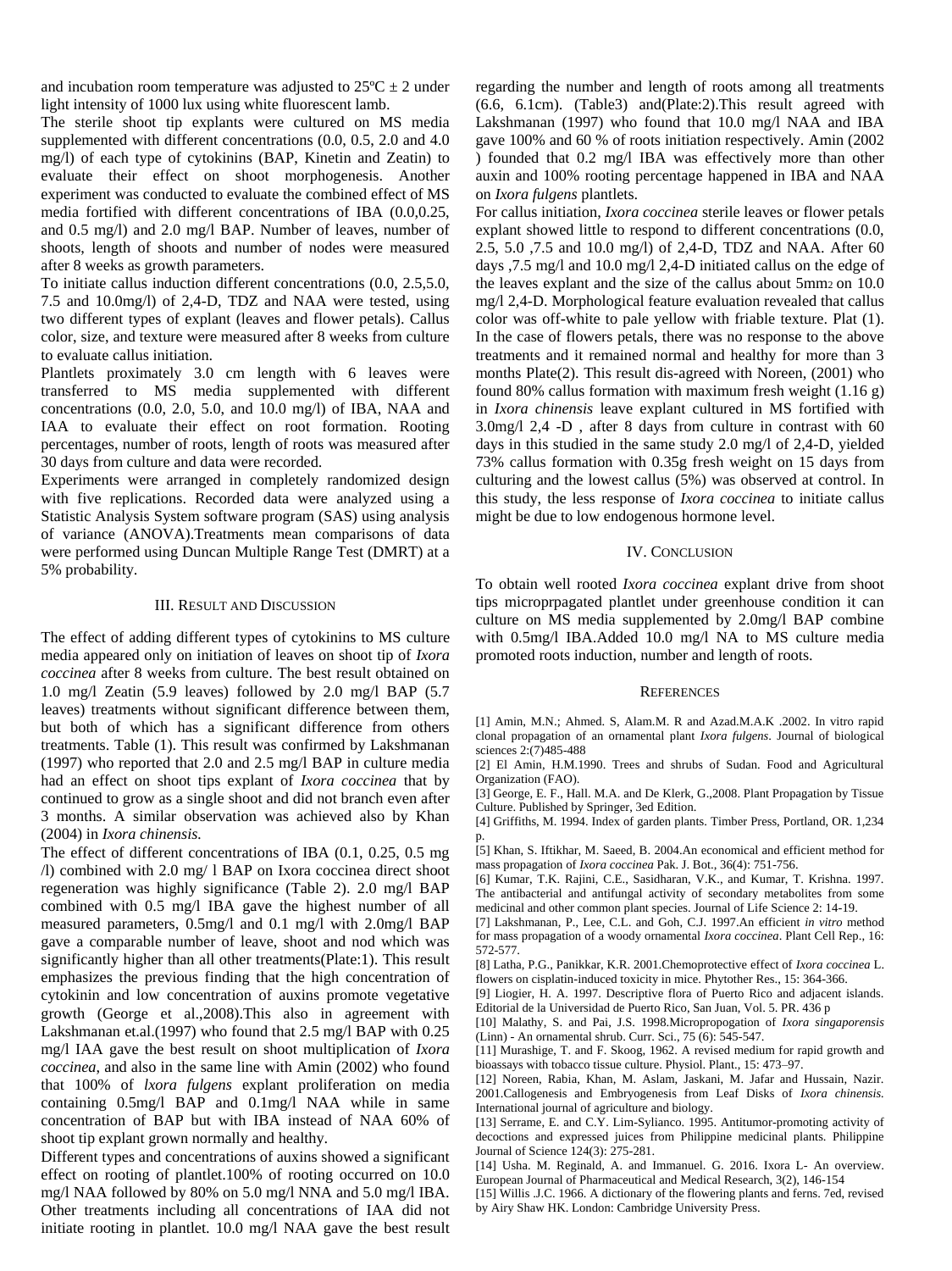## **Table (1): Effect of different kinds and concentrations of cytokinins on shoot proliferation of** *Ixora coccinea* **after 8 weeks from the culture in MS**

|                             |     | <b>Vegetative Parameters</b> |                      |                             |                               |                   |  |  |  |
|-----------------------------|-----|------------------------------|----------------------|-----------------------------|-------------------------------|-------------------|--|--|--|
| Cytokinin<br>concentrations |     | Mean ±SE                     |                      |                             |                               |                   |  |  |  |
| mg/l                        |     | <b>No. of leaves</b>         | No. of<br>shoots     | Length of<br>shoots<br>(cm) | Length of<br>explants<br>(cm) | No. of nodes      |  |  |  |
| <b>BAP</b>                  | 0.0 | $2.0 \pm 0.28$ <sup>cb</sup> | 0.0 <sup>a</sup>     | 0.0 <sup>a</sup>            | 0.0 <sup>a</sup>              | 0.0 <sup>a</sup>  |  |  |  |
|                             | 0.5 | $2.1 \pm 0.30$ <sup>cb</sup> | 0.0 <sup>a</sup>     | 0.0 <sup>a</sup>            | 0.0 <sup>a</sup>              | 0.0 <sup>a</sup>  |  |  |  |
|                             | 1.0 | $5.7 \pm 0.58$ <sup>a</sup>  | 0.0 <sup>a</sup>     | 0.0 <sup>a</sup>            | 0.0 <sup>a</sup>              | 0.0 <sup>a</sup>  |  |  |  |
|                             | 2.0 | $2.1 \pm 0.31^{\text{cb}}$   | $0.0^{\overline{a}}$ | $\overline{0.0^a}$          | $\overline{0.0^a}$            | 0.0 <sup>a</sup>  |  |  |  |
|                             | 4.0 | $2.4 \pm 0.15$ <sup>cb</sup> | $0.0^{\overline{a}}$ | $0.\overline{0^a}$          | $0.0^{\overline{a}}$          | 0.0 <sup>a</sup>  |  |  |  |
| <b>Zeatin</b>               | 0.5 | $5.9 \pm 0.51$ <sup>a</sup>  | 0.0 <sup>a</sup>     | 0.0 <sup>a</sup>            | 0.0 <sup>a</sup>              | 0.0 <sup>a</sup>  |  |  |  |
|                             | 1.0 | $2.9 \pm 0.34$ <sup>cb</sup> | 0.0 <sup>a</sup>     | 0.0 <sup>a</sup>            | 0.0 <sup>a</sup>              | 0.0 <sup>a</sup>  |  |  |  |
|                             | 2.0 | $3.0 \pm 0.27$ <sup>b</sup>  | 0.0 <sup>a</sup>     | 0.0 <sup>a</sup>            | 0.0 <sup>a</sup>              | 0.0 <sup>a</sup>  |  |  |  |
|                             | 4.0 | $1.6 \pm 0.14$ <sup>c</sup>  | 0.0 <sup>a</sup>     | 0.0 <sup>a</sup>            | 0.0 <sup>a</sup>              | 0.00 <sup>a</sup> |  |  |  |
| <b>KIN</b>                  | 0.5 | $2.0 \pm 0.28$ <sup>cb</sup> | 0.0 <sup>a</sup>     | 0.0 <sup>a</sup>            | 0.0 <sup>a</sup>              | 0.0 <sup>a</sup>  |  |  |  |
|                             | 1.0 | $2.0 \pm 0.28$ cb            | 0.0 <sup>a</sup>     | 0.0 <sup>a</sup>            | 0.0 <sup>a</sup>              | 0.0 <sup>a</sup>  |  |  |  |
|                             | 2.0 | $2.3 \pm 0.20$ <sup>cb</sup> | 0.0 <sup>a</sup>     | 0.0 <sup>a</sup>            | 0.0 <sup>a</sup>              | 0.0 <sup>a</sup>  |  |  |  |
|                             | 4.0 | $2.0 \pm 0.28$ <sup>cb</sup> | 0.0 <sup>a</sup>     | 0.0 <sup>a</sup>            | 0.0 <sup>a</sup>              | 0.0 <sup>a</sup>  |  |  |  |

Means with the same letters in the same column are not significantly different at 5% using Duncan multiple range test.

SE= Standard Error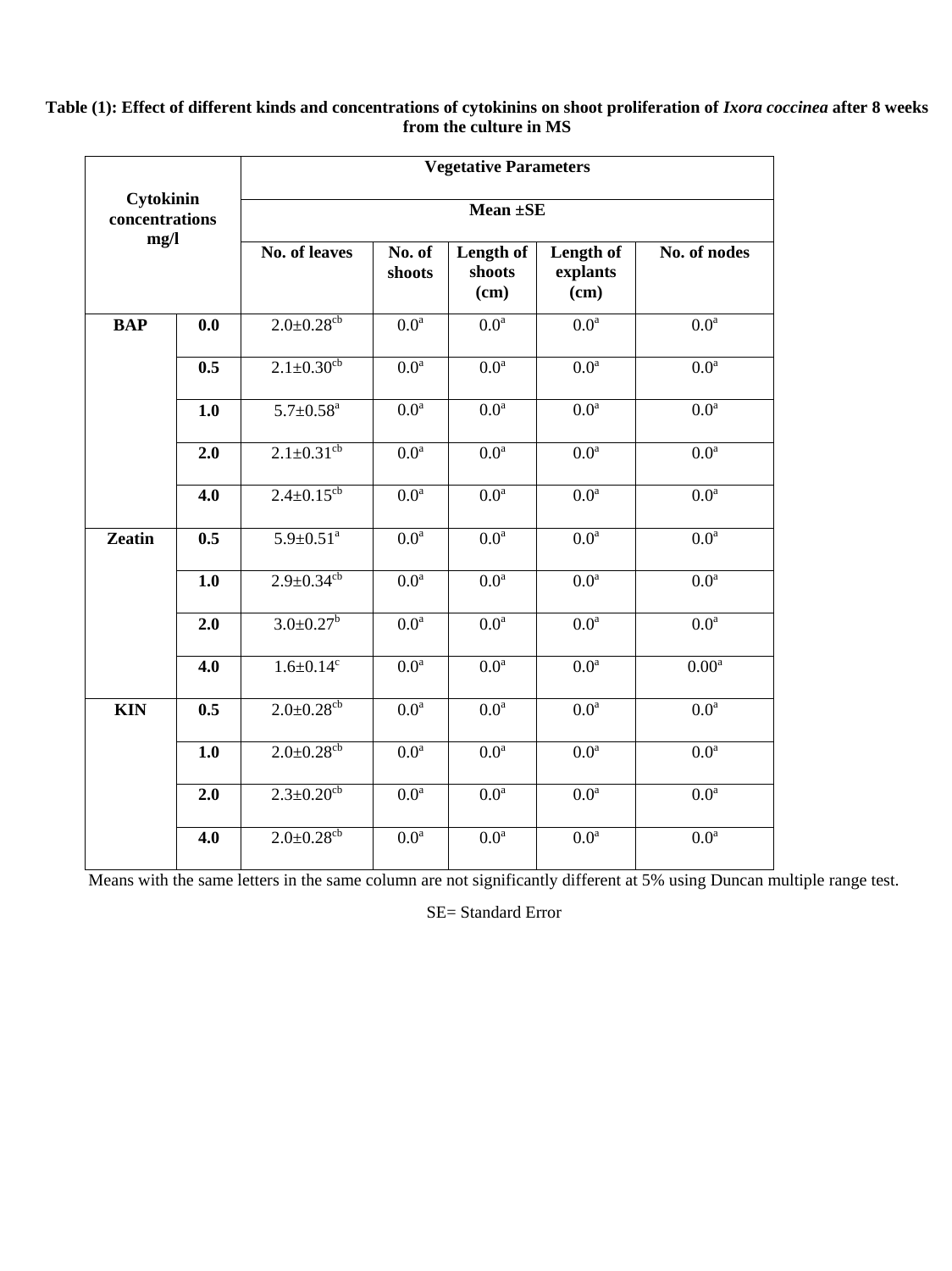**Table (2): The combination effect of 2.0 mg/l BAP and different concentrations of IBA on morphogenesis of** *Ixora coccinea* **explant after 8 weeks of culture in MS media:**

| <b>IBA</b> | No. of leaves                | No. of shoots             | Length of                 | <b>Length of explants</b>   | No. of nodes                |  |  |  |  |
|------------|------------------------------|---------------------------|---------------------------|-----------------------------|-----------------------------|--|--|--|--|
| (mg/l)     |                              |                           | $\text{shots}(\text{cm})$ | (cm)                        |                             |  |  |  |  |
|            | Mean $\pm$ SE                |                           |                           |                             |                             |  |  |  |  |
| 0.0        | $7.5 \pm 1.01$ <sup>c</sup>  | 0.0 <sup>b</sup>          | 0.0 <sup>c</sup>          | $0.2 \pm 0.04$ <sup>c</sup> | $3.0 \pm 0.24$ <sup>c</sup> |  |  |  |  |
| 0.1        | $16.2 \pm 1.21^a$            | $2.3 \pm 0.35^{\text{a}}$ | $1.3 \pm 0.40^b$          | $0.6 \pm 0.15^{b}$          | $7.0 \pm 0.62$ <sup>a</sup> |  |  |  |  |
| 0.25       | $10.0 \pm 1.27$ <sup>b</sup> | $1.4 \pm 0.35^{\text{a}}$ | $1.1 \pm 0.36^b$          | $0.6 \pm 0.19^b$            | $4.0 \pm 0.61^b$            |  |  |  |  |
| 0.5        | $17.1 \pm 1.75^{\text{a}}$   | $2.5 \pm 0.19^a$          | $3.4 \pm 0.55^{\text{a}}$ | $1.9 \pm 0.39^{\text{a}}$   | $7.0 \pm 0.77$ <sup>a</sup> |  |  |  |  |

Means with the same letters in the same column are not significantly different at 5% using Duncan multiple range test.

SE= Standard Error

## **Plat (1): Effect of 2.0mg/l BAP combined by different concentration of IBA on** *Ixora coccinea* **shoot tip explant after 8 weeks from culture**



 **(a)**2.0mg/lBAP+0.0mg/l IBA (**b)**2.0mg/lBAP+0.1mg/l IBA  **(c)**2.0mg/lBAP+0.25 mg/l IBA (**d)** 2.0mg/lBAP+0.5mg/l IBA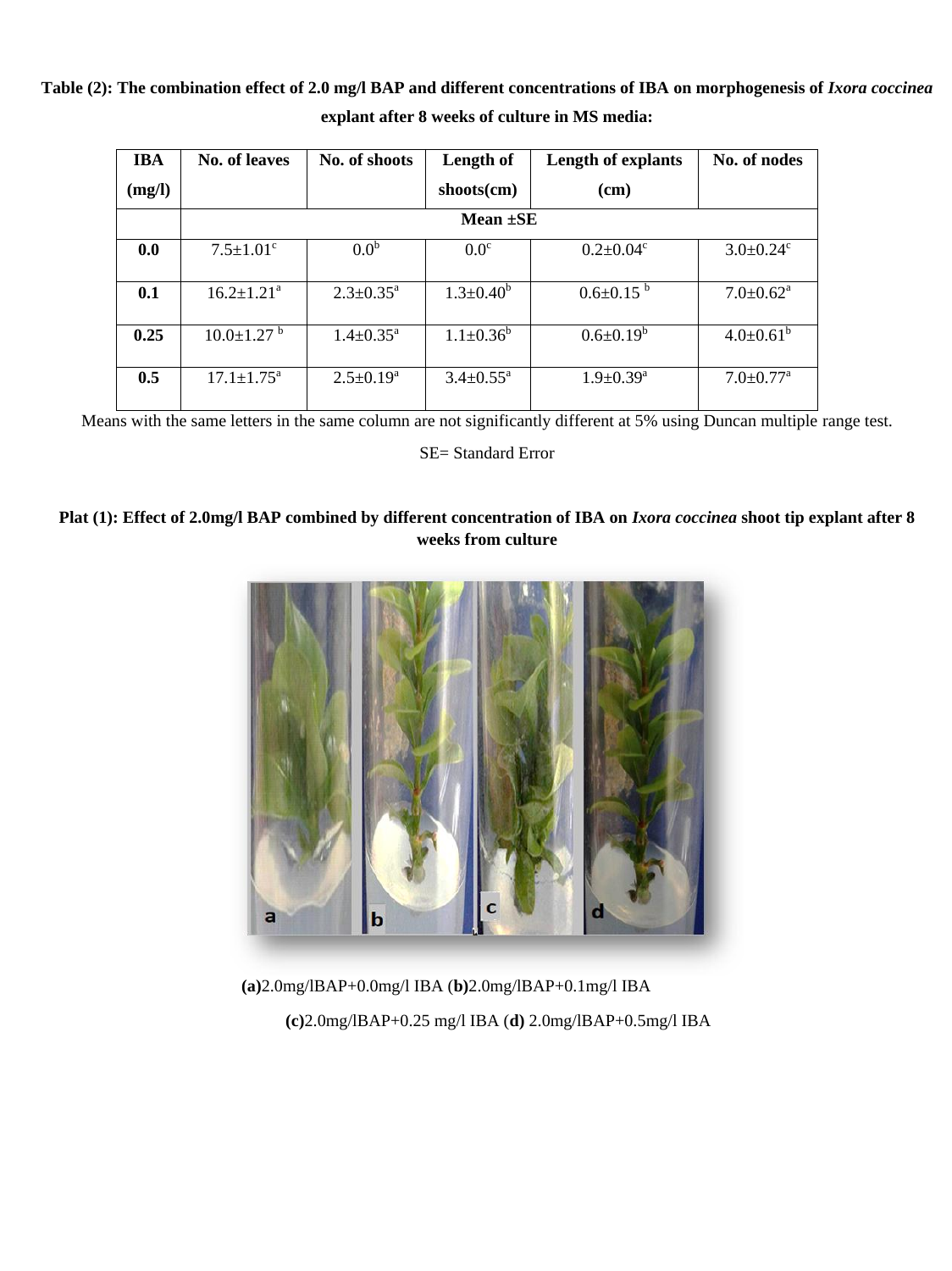| Auxin (mg/l) | % of rooting per | Number of        | Length of                   | Days to root                 |
|--------------|------------------|------------------|-----------------------------|------------------------------|
|              | explant          | roots            | roots (cm)                  | formation                    |
|              |                  |                  |                             |                              |
| 0.0          | 0.0              | 0.0 <sup>c</sup> | 0.0 <sup>c</sup>            | $\qquad \qquad \blacksquare$ |
| 1.0          | 0.0              | 0.0 <sup>c</sup> | 0.0 <sup>c</sup>            |                              |
| 2.0          | 0.0              | 0.0 <sup>c</sup> | 0.0 <sup>c</sup>            | $\qquad \qquad -$            |
| 5.0          | 80.0             | $3.0 \pm 0.56^b$ | $3.7 \pm 1.35^b$            | 30                           |
| 10.0         | 100              | $6.6 \pm 0.76^a$ | $6.1 \pm 1.14$ <sup>a</sup> | 25                           |
| 1.0          | $0.0\,$          | $0.0^{\circ}$    | 0.0 <sup>c</sup>            |                              |
| 2.0          | 0.0              | 0.0 <sup>c</sup> | 0.0 <sup>c</sup>            | $\qquad \qquad -$            |
| 5.0          | 80.0             | $2.9 \pm 0.53^b$ | $2.0 \pm 0.55^b$            | 65                           |
| 10.0         | 80.0             | $2.9 \pm 0.60^b$ | $3.1 \pm 1.19^b$            | $\overline{65}$              |
| 1.0          | 0.0              | 0.0 <sup>c</sup> | 0.0 <sup>c</sup>            | $\qquad \qquad -$            |
| 2.0          | 0.0              | 0.0 <sup>c</sup> | 0.0 <sup>c</sup>            | $\overline{\phantom{a}}$     |
| 5.0          | 0.0              | 0.0 <sup>c</sup> | 0.0 <sup>c</sup>            | $\qquad \qquad -$            |
| 10.0         | $0.0\,$          | 0.0 <sup>c</sup> | 0.0 <sup>c</sup>            | $\overline{\phantom{0}}$     |
|              |                  |                  |                             | Mean $\pm$ SE                |

## Table 3: Effect of different types and concentrations of auxins on root initiation of *Ixora coccinea* plantlet derived from **shoot tip explant.**

Means with the same letters in the same column are not significantly different at 5% using Duncan multiple range test. SE=Standard Error

# **Plate (2):** *Ixora coccinea* **rooted plantlet affected by 10.0 mg/l NAA or IBA**



 **(a)** 10.0 mg /l NAA **(b)** 10.0 mg/l IBA